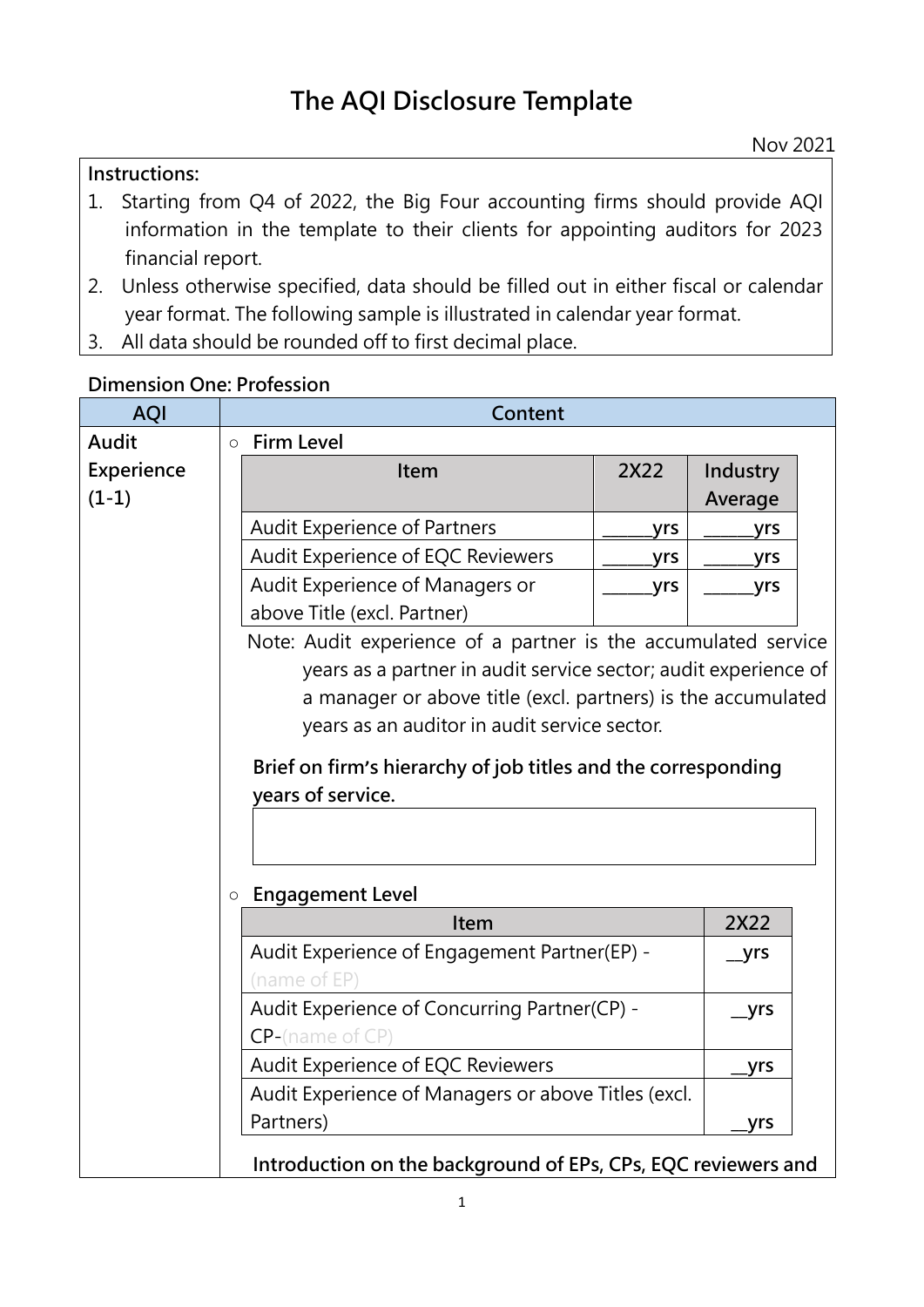| <b>AQI</b>            |                                | Content                                                             |      |          |          |  |  |
|-----------------------|--------------------------------|---------------------------------------------------------------------|------|----------|----------|--|--|
|                       |                                | members of audit team such as their education and working           |      |          |          |  |  |
|                       |                                | experience or their previous engagement cases.                      |      |          |          |  |  |
|                       |                                |                                                                     |      |          |          |  |  |
|                       |                                |                                                                     |      |          |          |  |  |
| Training              | $\circ$                        | <b>Firm Level</b>                                                   |      |          |          |  |  |
| Hours $(1-2)$         |                                | Item                                                                | 2X22 | Industry |          |  |  |
|                       |                                |                                                                     |      | Average  |          |  |  |
|                       |                                | <b>Training Hours of Partners</b>                                   | hrs  | hrs      |          |  |  |
|                       |                                | Training Hours of Managers or                                       | hrs  |          |          |  |  |
|                       |                                | above Titles (excl. Partners)                                       |      |          |          |  |  |
| <b>Attrition Rate</b> | $\circ$                        | <b>Firm Level</b>                                                   |      |          |          |  |  |
| $(1-3)$               |                                | Item                                                                | 2X22 | 2X21     | Industry |  |  |
|                       |                                |                                                                     |      |          | Average  |  |  |
|                       |                                | %<br>%<br>Attrition Rate of Managers or                             |      | %        |          |  |  |
|                       |                                | above Titles (excl. Partners)                                       |      |          |          |  |  |
| Professional          | $\circ$                        | <b>Firm Level</b>                                                   |      |          |          |  |  |
| Support               |                                | Item                                                                | 2X22 | 2X21     | Industry |  |  |
| $(1-4)$               |                                |                                                                     |      |          | Average  |  |  |
|                       |                                | No. of Experts to Support                                           | %    | %        | %        |  |  |
|                       |                                | Audit Service Section (%)                                           |      |          |          |  |  |
|                       |                                | The Devoted Hours of Experts                                        | %    | %        | %        |  |  |
|                       |                                | for Listed Companies (%)                                            |      |          |          |  |  |
|                       |                                | Note: Specialists include CAAT specialists and financial appraisers |      |          |          |  |  |
|                       | but not partners and auditors. |                                                                     |      |          |          |  |  |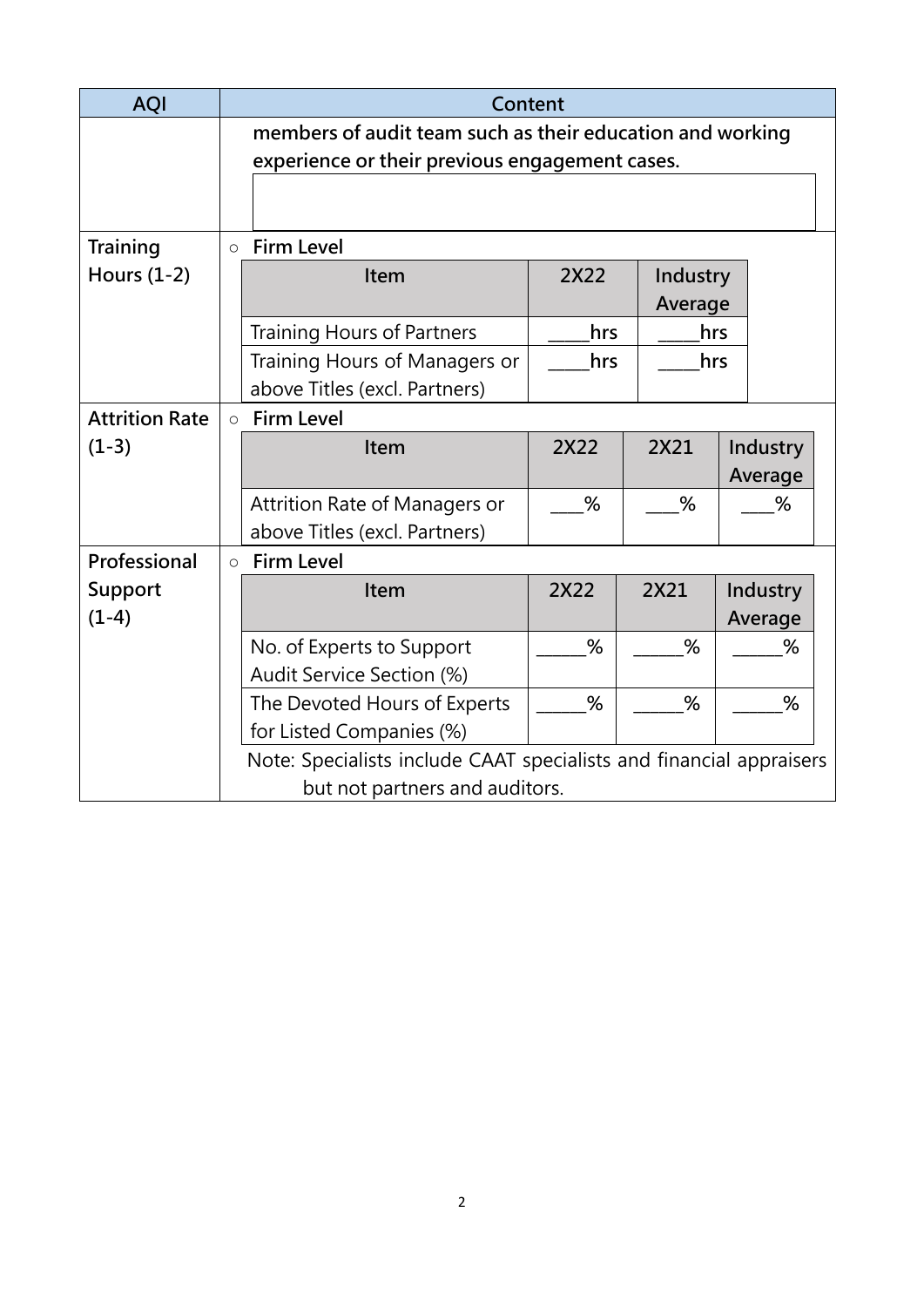# **Dimension Two: Quality Control**

| <b>AQI</b>  | Content                                                            |         |                                        |         |       |         |                                                               |         |                 |  |
|-------------|--------------------------------------------------------------------|---------|----------------------------------------|---------|-------|---------|---------------------------------------------------------------|---------|-----------------|--|
| Workload    | <b>Firm Level</b><br>$\circ$                                       |         |                                        |         |       |         |                                                               |         |                 |  |
| $(2-1)$     |                                                                    |         | Item                                   |         |       | 2X22    | 2X21                                                          |         | <b>Industry</b> |  |
|             |                                                                    |         |                                        |         |       |         |                                                               |         | Average         |  |
|             |                                                                    |         | No. of PIEs Audited by Partner         |         |       |         |                                                               |         |                 |  |
|             | as EP                                                              |         |                                        |         |       |         |                                                               |         |                 |  |
|             |                                                                    |         | % of Devoted Time per Partner          |         |       | %       | %                                                             |         | %               |  |
|             | Note: % of devoted time is total hours devoted to audit and review |         |                                        |         |       |         |                                                               |         |                 |  |
|             |                                                                    |         |                                        |         |       |         | of PIEs and non- PIEs by a partner as EP, CP and EQC          |         |                 |  |
|             |                                                                    |         |                                        |         |       |         | reviewer over available working time per year.                |         |                 |  |
|             | <b>Engagement Level</b><br>$\circ$                                 |         |                                        |         |       |         |                                                               |         |                 |  |
|             |                                                                    |         | <b>Item</b>                            |         |       |         | 2X22                                                          |         | 2X21            |  |
|             |                                                                    |         | No. of PIEs Audited by EP-(name of EP) |         |       |         |                                                               |         |                 |  |
|             | as EP                                                              |         |                                        |         |       |         |                                                               |         |                 |  |
|             |                                                                    |         | % of Devoted Time by (name of EP)      |         |       |         | %                                                             |         | %               |  |
|             |                                                                    |         | No. of PIEs Audited by CP- (name of    |         |       |         |                                                               |         |                 |  |
|             | $CP$ ) as EP                                                       |         |                                        |         |       |         |                                                               |         |                 |  |
|             |                                                                    |         | % of Devoted Time by (name of CP)      |         |       |         | %                                                             |         | %               |  |
| Involvement | <b>Firm Level</b><br>$\circ$                                       |         |                                        |         |       |         |                                                               |         |                 |  |
| $(2-2)$     | Involvemen                                                         |         | 2X21                                   |         |       |         | 2X20                                                          |         |                 |  |
|             | t by Phase                                                         | Partner | Manager                                | Auditor | Total | Partner | Manager                                                       | Auditor | Total           |  |
|             | Planning                                                           | $\%$    | $\%$                                   | $\%$    | $\%$  | $\%$    | $\%$                                                          | $\%$    | $\%$            |  |
|             | Execution                                                          | $\%$    | $\%$                                   | $\%$    | $\%$  | $\%$    | $\%$                                                          | $\%$    | $\%$            |  |
|             | Total                                                              | $\%$    | $\%$                                   | $\%$    | 100%  | $\%$    | $\%$                                                          | $\%$    | 100%            |  |
|             | Note: Audit works are categorized into planning and execution      |         |                                        |         |       |         |                                                               |         |                 |  |
|             |                                                                    |         |                                        |         |       |         | phase. If the allocation of audit hours in each phase takes a |         |                 |  |
|             | great effort, balance sheet date can be used as a cutting point    |         |                                        |         |       |         |                                                               |         |                 |  |
|             | for simplicity.                                                    |         |                                        |         |       |         |                                                               |         |                 |  |
|             | <b>Industry Average</b>                                            |         |                                        |         |       |         |                                                               |         |                 |  |
|             | Involvemen<br>2X21                                                 |         |                                        |         |       |         | 2X20                                                          |         |                 |  |
|             | t by Phase                                                         | Partner | Manager                                | Auditor | Total | Partner | Manager                                                       | Auditor | Total           |  |
|             | Planning                                                           | $\%$    | $\%$                                   | $\%$    | $\%$  | $\%$    | $\%$                                                          | $\%$    | $\%$            |  |
|             | Execution                                                          | $\%$    | $\%$                                   | $\%$    | $\%$  | $\%$    | $\%$                                                          | $\%$    | $\%$            |  |
|             | Total                                                              | $\%$    | $\%$                                   | $\%$    | 100%  | $\%$    | $\%$                                                          | $\%$    | 100%            |  |
|             | <b>Engagement Level</b><br>O                                       |         |                                        |         |       |         |                                                               |         |                 |  |
|             | Involvemen<br>2X21                                                 |         |                                        |         |       | 2X20    |                                                               |         |                 |  |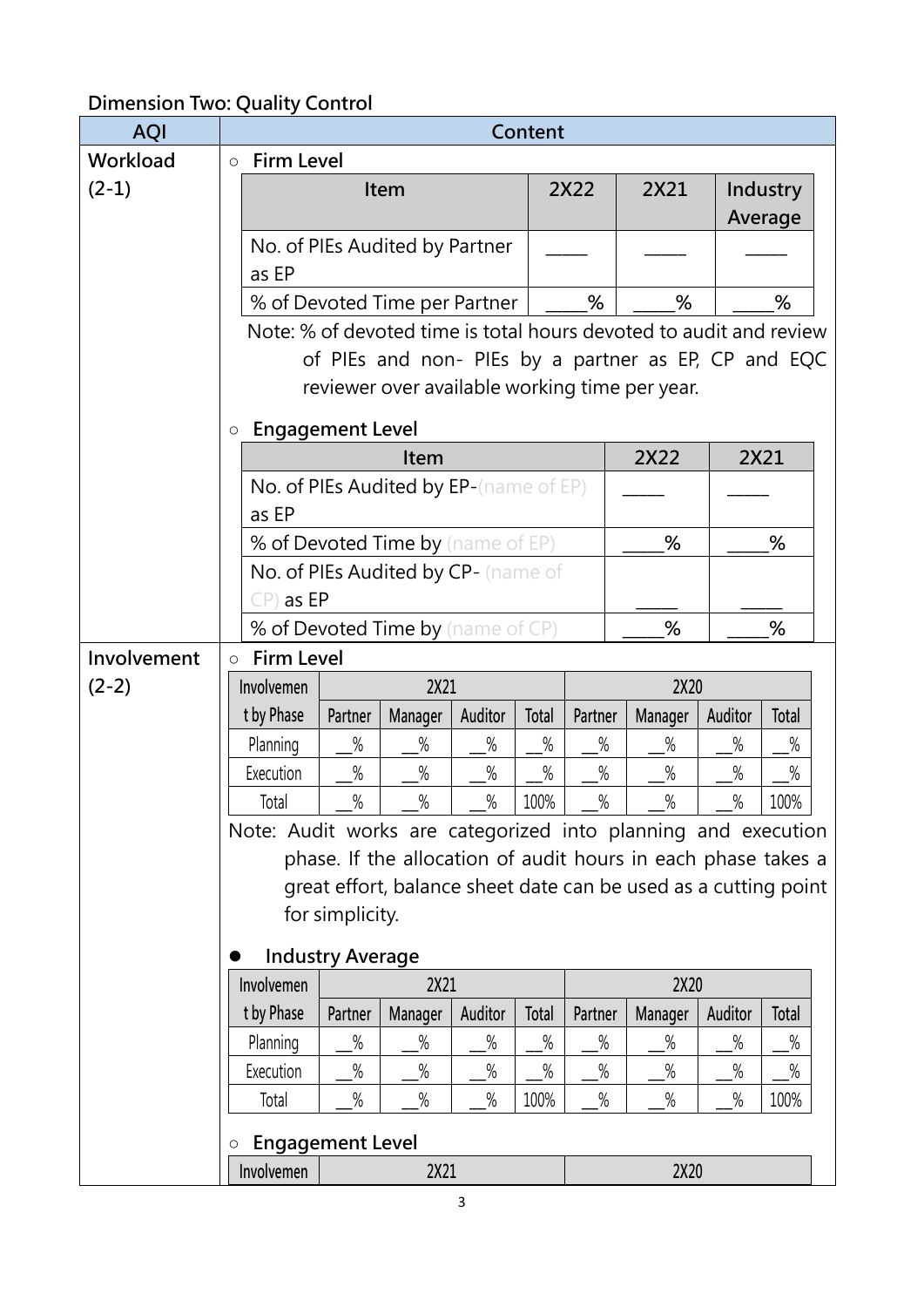| <b>AQI</b>   |                                    | Content                                                                                                           |                |                                |         |       |         |                                                                   |         |                 |  |
|--------------|------------------------------------|-------------------------------------------------------------------------------------------------------------------|----------------|--------------------------------|---------|-------|---------|-------------------------------------------------------------------|---------|-----------------|--|
|              |                                    | t by Phase                                                                                                        | Partner        | Manager                        | Auditor | Total | Partner | Manager                                                           | Auditor | Total           |  |
|              |                                    | Planning                                                                                                          | $\%$           | $\%$                           | $\%$    | $\%$  | $\%$    | $\%$                                                              | $\%$    | $\%$            |  |
|              |                                    | Execution                                                                                                         | $\%$           | $\%$                           | $\%$    | $\%$  | $\%$    | $\%$                                                              | $\%$    | $\%$            |  |
|              |                                    | Total                                                                                                             | $\%$           | $\%$                           | $\%$    | 100%  | $\%$    | $\%$                                                              | $\%$    | 100%            |  |
|              |                                    |                                                                                                                   |                |                                |         |       |         | Note: Engagement for the first year is exempted from filling this |         |                 |  |
|              |                                    | table.                                                                                                            |                |                                |         |       |         |                                                                   |         |                 |  |
| EQCR $(2-3)$ | $\circ$                            | <b>Firm Level</b>                                                                                                 |                |                                |         |       |         |                                                                   |         |                 |  |
|              |                                    |                                                                                                                   | Item           |                                |         |       | 2X21    | 2X20                                                              |         | <b>Industry</b> |  |
|              |                                    |                                                                                                                   |                |                                |         |       |         |                                                                   |         | Average         |  |
|              |                                    |                                                                                                                   | EQCR Hours (%) |                                |         |       | %       | %                                                                 |         | %               |  |
|              |                                    |                                                                                                                   |                |                                |         |       |         | Brief on requirement for EQC reviewers such as education or       |         |                 |  |
|              |                                    | experience.                                                                                                       |                |                                |         |       |         |                                                                   |         |                 |  |
|              |                                    |                                                                                                                   |                |                                |         |       |         |                                                                   |         |                 |  |
|              |                                    |                                                                                                                   |                |                                |         |       |         |                                                                   |         |                 |  |
|              | <b>Engagement Level</b><br>$\circ$ |                                                                                                                   |                |                                |         |       |         |                                                                   |         |                 |  |
|              | 2X21<br>2X20<br>Item               |                                                                                                                   |                |                                |         |       |         |                                                                   |         |                 |  |
|              |                                    | EQCR Hours (%)<br>%<br>%                                                                                          |                |                                |         |       |         |                                                                   |         |                 |  |
|              |                                    | Note: Engagement for the first year is exempted from filling this                                                 |                |                                |         |       |         |                                                                   |         |                 |  |
|              |                                    |                                                                                                                   | table.         |                                |         |       |         |                                                                   |         |                 |  |
| Quality      | $\circ$                            | <b>Firm Level</b>                                                                                                 |                |                                |         |       |         |                                                                   |         |                 |  |
| Support      |                                    |                                                                                                                   | Item           |                                |         | 2X22  |         | 2X21                                                              |         | <b>Industry</b> |  |
| Capacity     |                                    |                                                                                                                   |                |                                |         |       |         |                                                                   |         | Average         |  |
| $(2-4)$      |                                    |                                                                                                                   |                | No. of Full Time Equivalent    |         |       |         |                                                                   |         |                 |  |
|              |                                    |                                                                                                                   |                | (FTE) Quality Controllers      |         |       |         |                                                                   |         |                 |  |
|              |                                    |                                                                                                                   |                | FTE Quality Controllers (%)    |         |       | %       | %                                                                 |         | %               |  |
|              |                                    |                                                                                                                   |                |                                |         |       |         | Note: Quality controllers include those engaging                  |         | in<br>risk      |  |
|              |                                    |                                                                                                                   |                |                                |         |       |         | management or audit quality control functions such as             |         |                 |  |
|              |                                    | monitoring, accounting and auditing consulting<br>and<br>training while not include general administrative staff. |                |                                |         |       |         |                                                                   |         |                 |  |
|              |                                    |                                                                                                                   |                |                                |         |       |         |                                                                   |         |                 |  |
|              |                                    |                                                                                                                   |                |                                |         |       |         | Brief on firm's quality review conducted before and after issuing |         |                 |  |
|              |                                    |                                                                                                                   |                | audit reports except for EQCR: |         |       |         |                                                                   |         |                 |  |
|              |                                    |                                                                                                                   |                |                                |         |       |         |                                                                   |         |                 |  |
|              |                                    |                                                                                                                   |                |                                |         |       |         |                                                                   |         |                 |  |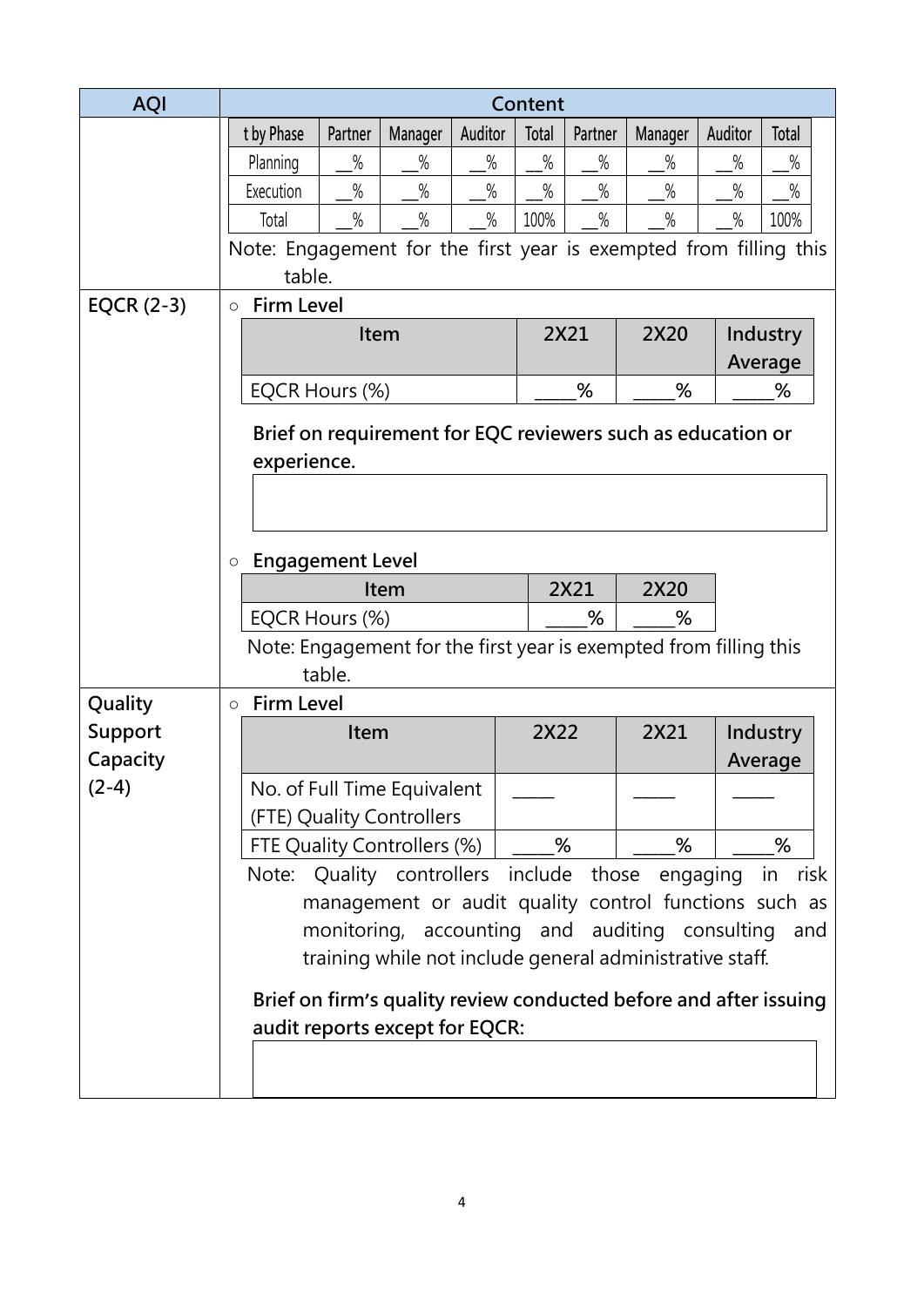# **Dimension Three: Independence**

| <b>AQI</b>    |            | Content                                                           |        |  |  |  |  |  |  |
|---------------|------------|-------------------------------------------------------------------|--------|--|--|--|--|--|--|
| Non-Audit     | $\bigcirc$ | <b>Engagement Level</b>                                           |        |  |  |  |  |  |  |
| Service (NAS) |            | 2X22<br>2X21<br><b>Item</b>                                       |        |  |  |  |  |  |  |
| $(3-1)$       |            | NAS Fees (%)                                                      | %<br>% |  |  |  |  |  |  |
|               |            | Note: Audit fees refer to the fees paid to the firm for audit or  |        |  |  |  |  |  |  |
|               |            | review of financial statements. All other fees paid to the firm   |        |  |  |  |  |  |  |
|               |            | and its affiliated entities are categorized as NAS fees.          |        |  |  |  |  |  |  |
|               |            |                                                                   |        |  |  |  |  |  |  |
|               |            | Brief on the scope of firm's affiliated entities                  |        |  |  |  |  |  |  |
|               |            |                                                                   |        |  |  |  |  |  |  |
|               |            |                                                                   |        |  |  |  |  |  |  |
| Familiarity   | $\circ$    | <b>Engagement Level</b>                                           |        |  |  |  |  |  |  |
| $(3-2)$       |            | 2X22<br>Item                                                      |        |  |  |  |  |  |  |
|               |            | <b>Audit Tenure</b><br>vrs                                        |        |  |  |  |  |  |  |
|               |            | Note: Engagement for the first year is exempted from filling this |        |  |  |  |  |  |  |
|               |            | table.                                                            |        |  |  |  |  |  |  |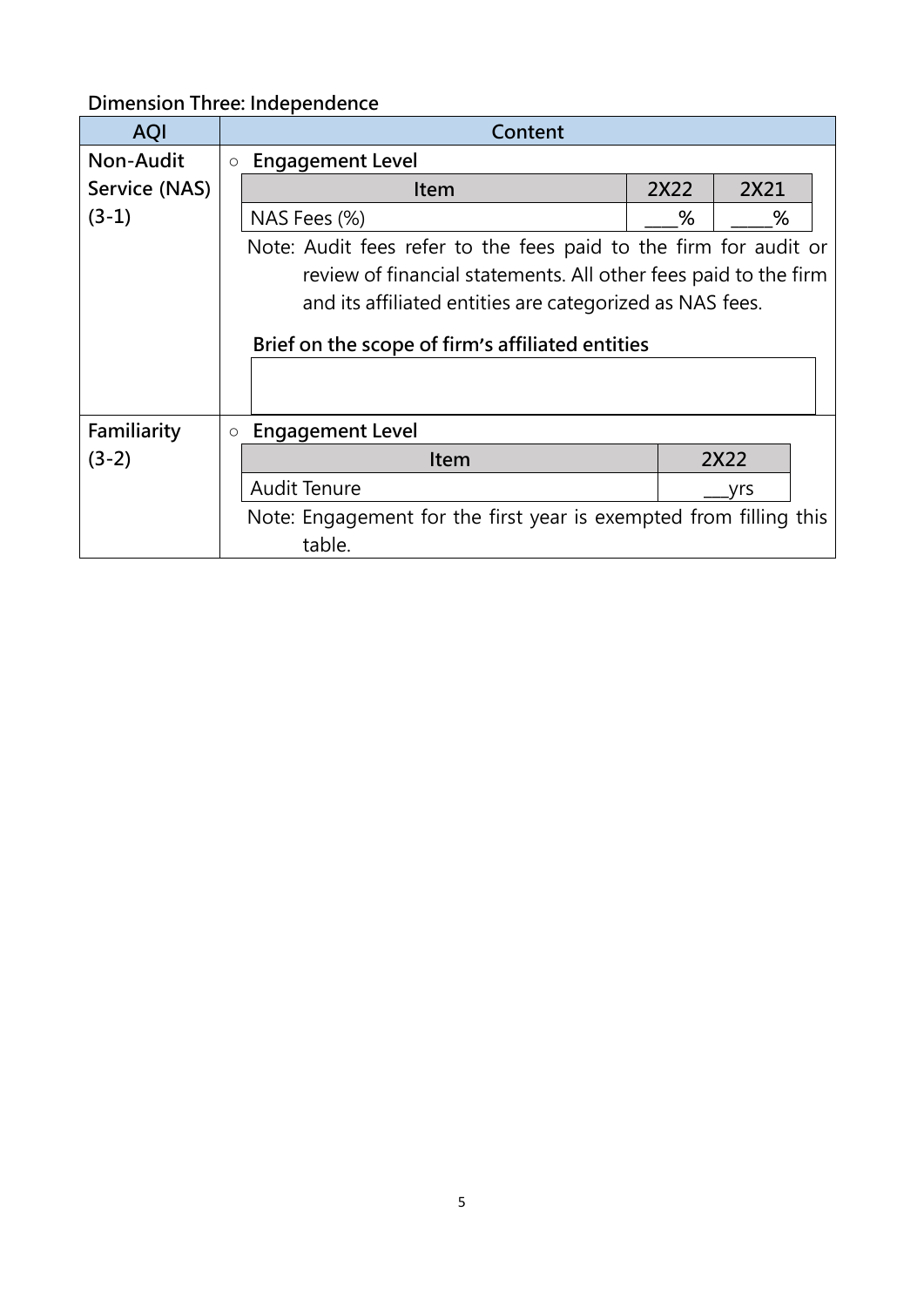### **Dimension Four: Monitoring**

| <b>AQI</b>      | Content                                                                 |                |      |                |      |                |  |
|-----------------|-------------------------------------------------------------------------|----------------|------|----------------|------|----------------|--|
| <b>External</b> | <b>Firm Level</b><br>$\circ$                                            |                |      |                |      |                |  |
| Inspection      | <b>Inspection Results</b>                                               | $-Yr$          |      | $-Yr$          |      | --Yr           |  |
| Result<br>&     | by FSC                                                                  |                |      |                |      |                |  |
| Enforcement     | No. of Deficiencies                                                     |                |      |                |      |                |  |
| $(4-1)$         | in QC                                                                   |                |      |                |      |                |  |
|                 | Range of Industry                                                       | $min \sim max$ |      | $min \sim max$ |      | $min \sim max$ |  |
|                 | No. of Deficiencies                                                     |                |      |                |      |                |  |
|                 | per Engagement                                                          |                |      |                |      |                |  |
|                 | Range of Industry                                                       | $min \sim max$ |      | $min \sim max$ |      | $min \sim max$ |  |
|                 | Note: the most recent three inspection results should be filled in.     |                |      |                |      |                |  |
|                 | Further explanation on inspection deficiencies :                        |                |      |                |      |                |  |
|                 | (Fill in only if it is needed)                                          |                |      |                |      |                |  |
|                 |                                                                         |                |      |                |      |                |  |
|                 |                                                                         |                |      |                |      |                |  |
|                 | <b>Inspection Results</b>                                               | --Yr           |      | --Yr           |      | --Yr           |  |
|                 | by PCAOB                                                                |                |      |                |      |                |  |
|                 | of<br>No.                                                               |                |      |                |      |                |  |
|                 | Deficiencies<br>per                                                     |                |      |                |      |                |  |
|                 | Engagement                                                              |                |      |                |      |                |  |
|                 | Range of Industry<br>$min \sim max$<br>$min \sim max$<br>$min \sim max$ |                |      |                |      |                |  |
|                 | Note: the most recent three inspection results should be filled in.     |                |      |                |      |                |  |
|                 |                                                                         |                |      |                |      |                |  |
|                 | Further explanation on inspection deficiencies :                        |                |      |                |      |                |  |
|                 | (Fill in only if it is needed)                                          |                |      |                |      |                |  |
|                 |                                                                         |                |      |                |      |                |  |
|                 |                                                                         |                |      |                |      |                |  |
|                 | CPA Discipline &                                                        | 2X21           | 2X20 | 2X19           | 2X18 | 2X17           |  |
|                 | <b>Sanctions</b>                                                        |                |      |                |      |                |  |
|                 | <b>CPA</b><br>of<br>No.                                                 |                |      |                |      |                |  |
|                 | Disciplinary Cases                                                      |                |      |                |      |                |  |
|                 | & Sanctions Made                                                        |                |      |                |      |                |  |
|                 | according<br>to                                                         |                |      |                |      |                |  |
|                 | Article<br>37<br><sub>of</sub>                                          |                |      |                |      |                |  |
|                 | <b>Securities</b><br>and                                                |                |      |                |      |                |  |
|                 | Exchange Act.                                                           |                |      |                |      |                |  |
|                 | <b>o</b> Engagement Level                                               |                |      |                |      |                |  |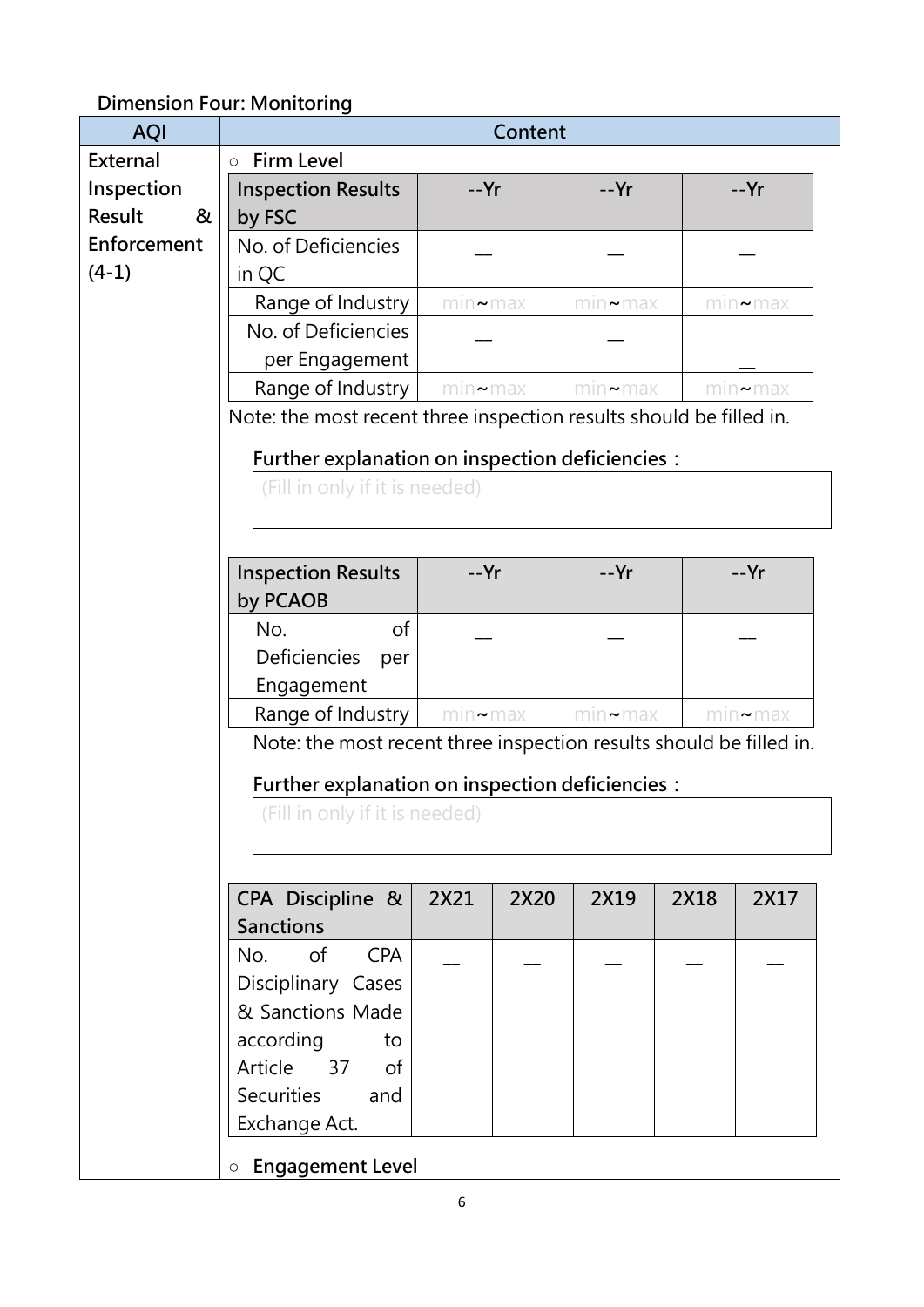| <b>AQI</b>          | Content                                          |     |                |  |                   |                |  |
|---------------------|--------------------------------------------------|-----|----------------|--|-------------------|----------------|--|
|                     | Inspection by FSC: No.                           |     | --Yr           |  | $-Yr$             | $-Yr$          |  |
|                     | <b>Deficiencies</b><br>of                        | Per |                |  |                   |                |  |
|                     | Engagement                                       |     |                |  |                   |                |  |
|                     | No. of Deficiencies per                          |     |                |  |                   |                |  |
|                     | Engagement of EP                                 |     |                |  |                   |                |  |
|                     | No. of Deficiencies per                          |     |                |  |                   |                |  |
|                     | Engagement of CP                                 |     |                |  |                   |                |  |
|                     | Further explanation on inspection deficiencies : |     |                |  |                   |                |  |
|                     | (Fill in only if it is needed)                   |     |                |  |                   |                |  |
|                     |                                                  |     |                |  |                   |                |  |
| <b>Number</b><br>of | ○ Firm Level                                     |     |                |  |                   |                |  |
| <b>Official</b>     | No. of OILs from                                 |     | 2X21           |  | 2X20              | 2X19           |  |
| Improvement         | Authority<br>to                                  |     |                |  |                   |                |  |
| Letters (OILs)      | Firm<br>per                                      |     |                |  |                   |                |  |
| <b>Issued</b><br>by | Engagement                                       |     |                |  |                   |                |  |
| Authority           | Firm                                             |     |                |  |                   |                |  |
| $(4-2)$             | Industry Range                                   |     | $min \sim max$ |  | $m$ ın $\sim$ max | $min \sim max$ |  |
|                     | <b>Engagement Level</b><br>$\circ$               |     |                |  |                   |                |  |
|                     | No. of OILs from                                 |     | 2X21           |  | 2X20              | 2X19           |  |
|                     | Authority<br>to                                  |     |                |  |                   |                |  |
|                     | <b>Partners</b><br>per                           |     |                |  |                   |                |  |
|                     | Engagement                                       |     |                |  |                   |                |  |
|                     | EP                                               |     |                |  |                   |                |  |
|                     | <b>CP</b>                                        |     |                |  |                   |                |  |